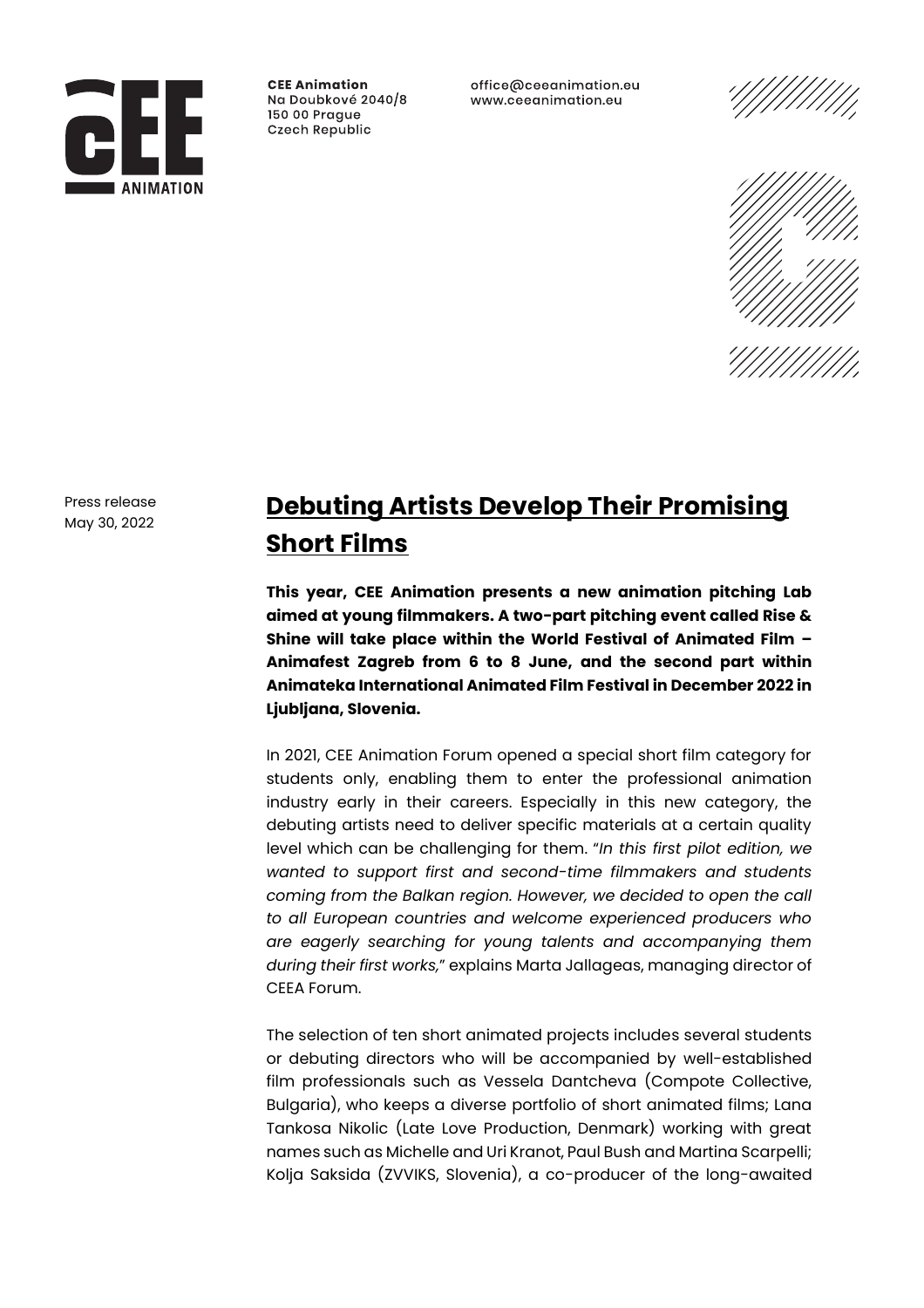animated feature *Of Unwanted Things and People*; Estonian producer Aurelia Aasa (AAA Creative) focusing on fresh projects lined with dark humour; Vanja Andrijević from the award-winning Croatian production and distribution company Bonobo; or Mladen Đukić, a producer and teacher at the Academy of Arts, University of Banja Luka, Bosnia and Herzegovina.

In Zagreb, ten selected animated projects will receive an intense programme of lectures and individual consultations with experienced film professionals in the field of animation. The participants will develop their short films and pitching skills with renowned animation professionals. At Animafest Zagreb, a special focus will be on the story of the project, which they will work on with award-winning British animator Joanna Quinn, Les Mills, and Spanish writer Pedro Rivero. In addition, the participants will have a chance to listen to inspirational lectures by Michael Dudok de Wit, who will explain how to nurture and enhance creativity, and Jelena Popović, who will speak about the creative and supporting role of film producers in the development process.

**World Festival of Animated Film – Animafest Zagreb** is one of the most important animation festivals and the second oldest one in the world. Launched in 1972, thanks to the global reputation of the filmmakers originating in the Zagreb School of Animation, Animafest Zagreb celebrates its 50th anniversary this year! With over 350 films in competition, retrospective and thematic programmes, a symposium on contemporary animation studies, presentations, exhibitions, lectures, and workshops held at numerous locations across the city from 6 to 11 June 2022, the festival will provide a comprehensive insight into contemporary animated production and celebrate its rich tradition.

The second part of the pitching lab will take place at **Animateka International Animated Film Festival** in December 2022, where selected teams will receive lessons on pitching preparations and improving their presentation skills. The participants will focus on delivering a successful video pitch with Matthieu Darras, a French expert on film development and production, and on live presentation skills with Anna Vášová, a successful Czech writer and script editor. Onsite in Ljubljana, the participants will also take part in the pitching competition. The winning project(s) of this regional pitching competition will be invited to the CEE Animation Forum 2023.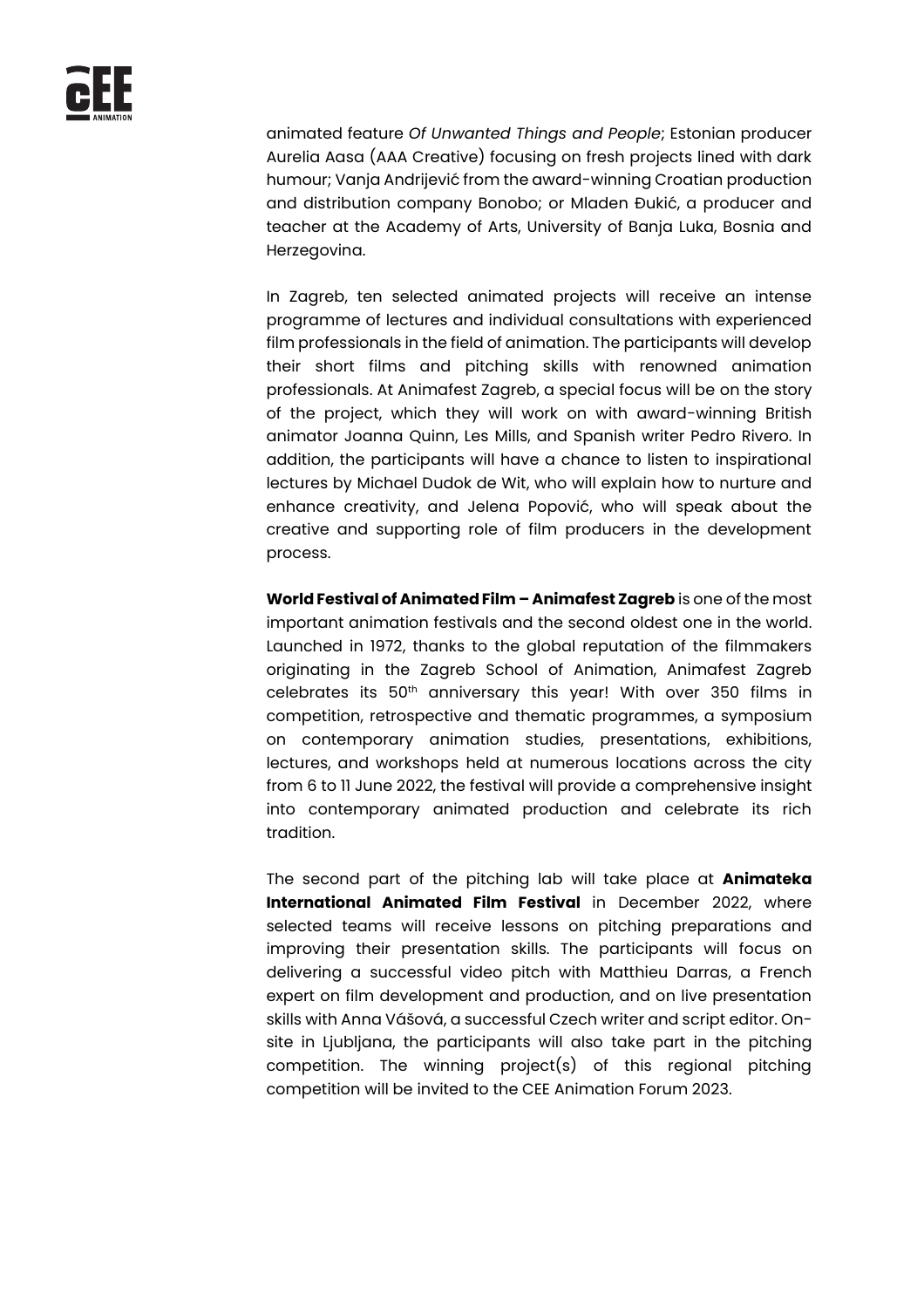

## **SELECTED PROJECTS FOR RISE AND SHINE 2022:**

### **A Visualization of a Cut**

- d. Claudia Munksgaard Palmqvist, Denmark
- p. Lana Tankosa Nikolic, Late Love Production, Denmark

#### **Beresheet**

d. Ala Nunu, Poland p. Bruno Isaac Grade Caetano, COLA Animation, Portugal

#### **Fur**

d. Miha Reja, Slovenia p. Kolja Saksida, ZVVIKS, Slovenia

# **Mr. John Daniel**

d. Kinga Syrek, Poland p. Rafał Sakowski, Studio Filmów Rysunkowych (Animation Film Studio), Poland

#### **Nightbloom**

d. Kata Gugić, Croatia p. Vanja Andrijević, Bonobostudio, Croatia

## **Offside**

d. Sander Joon, Estonia p. Aurelia Aasa, AAA Creative, Estonia

## **Opening**

d. Dalija Dozet, Croatia art d. Petra Zlonoga, Croatia p. Tina Tišljar, Pulpa, Croatia

## **Run**

d. Ina Nikolova p. Vessela Dantcheva, Compote Collective, Bulgaria

#### **The Bright Descendant**

d. Tamara Maksimović, Serbia p. Mladen Đukić, Aeon Production, Bosnia and Herzegovine

## **Urosh**

d. Mato Uljarević, Montenegro p. Danilo Vujačić, DOK Produkcija, Montenegro

Detailed description of projects can be found [here.](https://ceeanimation.eu/rise-and-shine/2022-rise-and-shine/selected-projects)